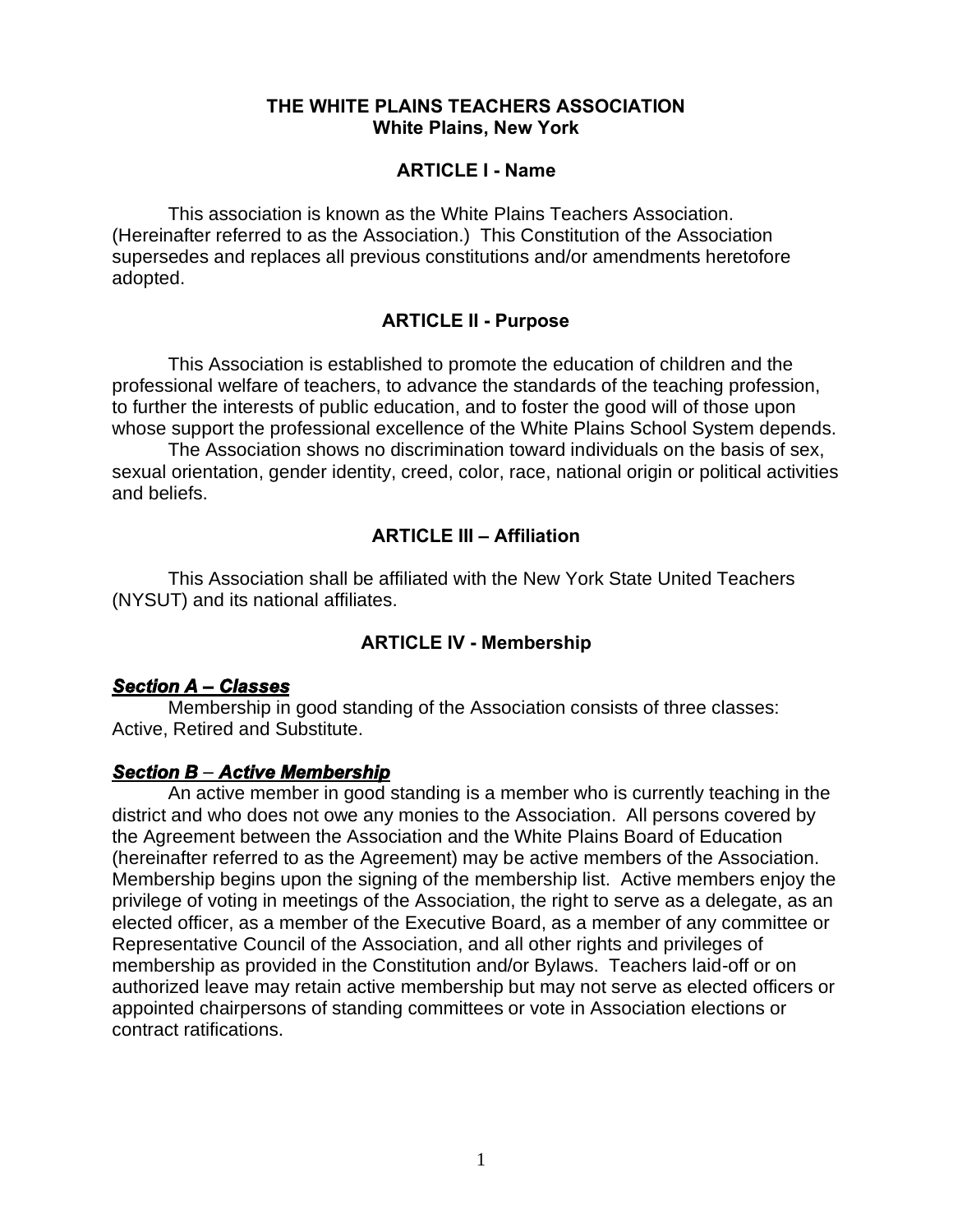#### *Section C – Retired Membership*

All persons who have retired from a position covered by the Agreement may become retired members of the Association. A retired member enjoys the same rights and privileges as an active member but may not serve as an elected officer or appointed chairperson of a standing committee or vote in Association elections or contract ratifications.

#### *Section D – Substitute Membership*

All persons covered by the Agreement between the White Plains Substitute Association and the White Plains Board of Education may be affiliated members of the Association. A substitute member enjoys the same rights and privileges as an active member but may not serve as an elected officer or appointed chairperson of a standing committee or vote in Association elections or contract ratifications.

## **ARTICLE V - Officers and Chairpersons of Standing Committees**

#### *Section A – Titles of Officers*

The elected officers of the Association are the president, vice-president, secretary, and treasurer.

#### *Section B – Titles of Chairpersons of Standing Committees*

The parliamentarian, the board liaison and the following chairpersons of standing committees are appointed by the president with the consent of the Executive Cabinet: negotiations*,* health and safety, staff development, political action, grievances (elementary and secondary), outreach coordinator, at large trustee (SWSCHP and the Welfare Trust)*,* internal organizing and Policy Board. The parliamentarian, the board liaison and chairpersons of standing committees shall serve at the discretion of the president.

Should there be inadequate elementary representation on the Executive Board (less than 40%); the president may appoint an elementary committee chairperson with the consent of the Representative Council.

#### *Section C – Remuneration*

*1.* The elected officers of the Association are paid a stipend as determined by the Representative Council.

*2.* The appointed chairpersons of the Association may be paid a stipend if the Executive Cabinet determines there has been worked to warrant such stipend in any given year.

*3.* The elected officers and chairpersons shall be paid at the following approved rate of pay:

President 1/4 of BA step 1 Treasurer 1/8 of BA step 1 Vice President 1/8 of BA step 1 Secretary 1/8 of BA step 1 Grievance chairs 1/16 of BA step 1 Other chairs/officers 1/32 of BA step 1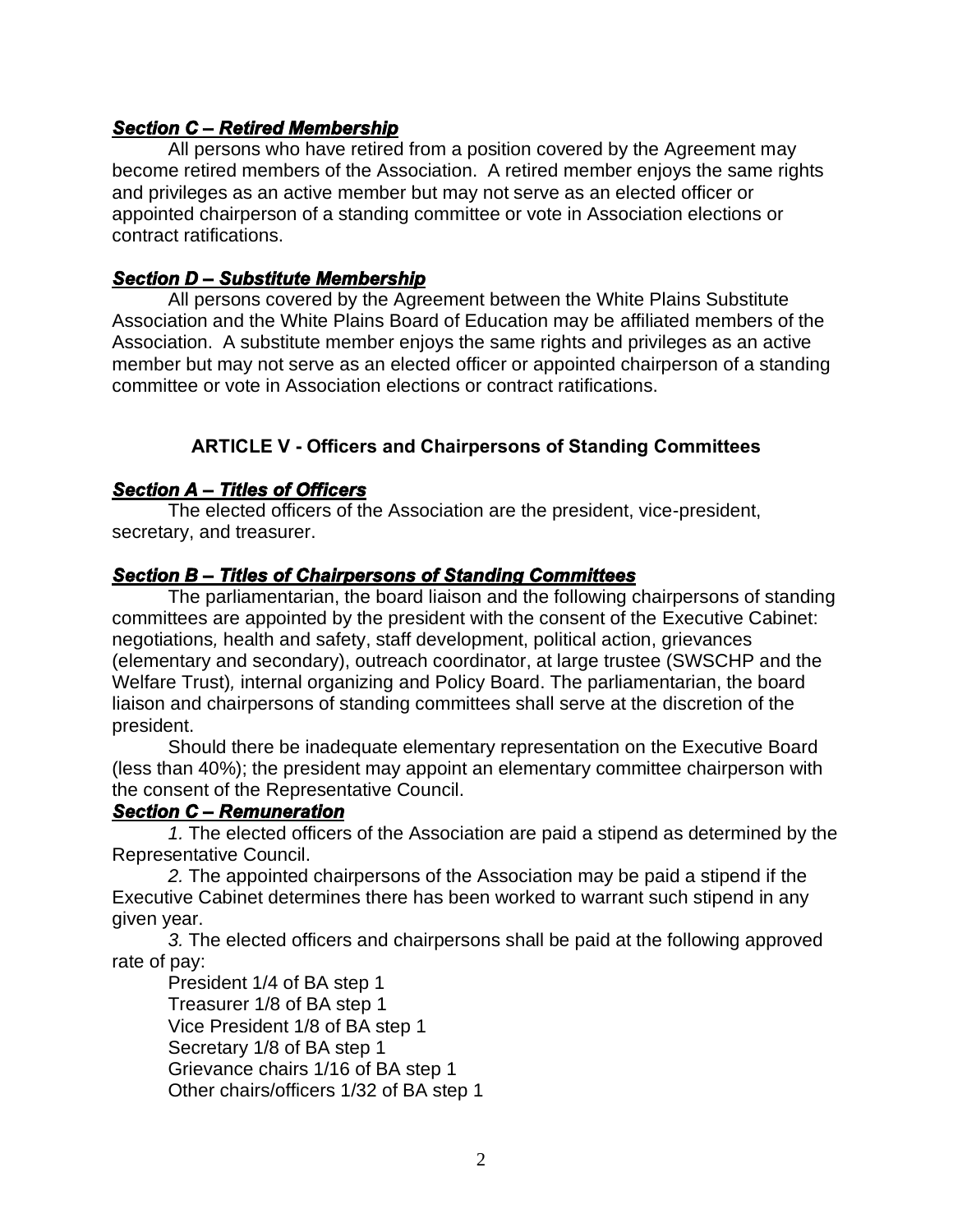## *Section D – Duties of Officers*

## **1. The President**

- a) is the chief executive officer of the Association and provides for liaison of the Association with external groups, including but not limited to the superintendent of schools, the Board of Education, ED/AFL-CIO, White Plains CLC, the public, the media, and groups involved in political outreach.
- b) upholds the Constitution and Bylaws of the Association and carries out its policies as determined by the Representative Council.
- c) presides at all meetings of the Representative Council, The Executive Council, the Executive Board, and the entire membership.
- d) ensures that the treasurer's records are audited annually.

e) serves as chief negotiator or appoints, with the consent of the Executive Cabinet, a chief negotiator who serves at his/her discretion.

- f) directs the work of all officers and chairpersons of the Association, who are responsible to him/her for the performance of their duties under this constitution and for such other duties as he/she shall assign.
- g) appoints the members of all committees of the Association, who serve at his/her discretion.
- h) shall be, ex officio, a member of all committees and a delegate to all conventions.

## **2. The Executive Vice-President**

 keeps informed of all Association and committee projects and acts as president when the president is absent or unable to perform the duties of his/her office

## **3. The Secretary**

- a) acts as president when the president and the executive vice-president are absent or unable to perform the duties of their offices.
- b) takes minutes of all meetings of the entire membership and of the Representative Council and circulates them to building reps for distribution to the association.
- c) takes attendance at Representative Council meetings and lists absentees in the minutes of the meetings.

# **4. The Treasurer**

- a) transfers to the affiliates all dues collected by the Association for them.
- b) receives all monies paid into the Association and pays all items according to the budget which has been approved by Representative Council; keeps all vouchers and/or receipted bills, completes records of all monies received and paid, and deposits all funds of the Association promptly in an Association bank account. and submits monthly financial reports to the Representative Council.
- c) The Association provides a treasurer's position bond, and the treasurer executes the necessary documents in connection with such bond unless adequate bond is provided by an affiliate.
- d) The treasurer keeps accurate accounts of members' payments of dues.
- e) certifies as requested whether or not a member is in good standing. A member in good standing either owes the Association nothing or is making payments on any account due in the manner agreed to by the treasurer.
- f) The treasurer trains his/her successor, explains the operation of all Association accounts and Funds, and turns over to him/her all financial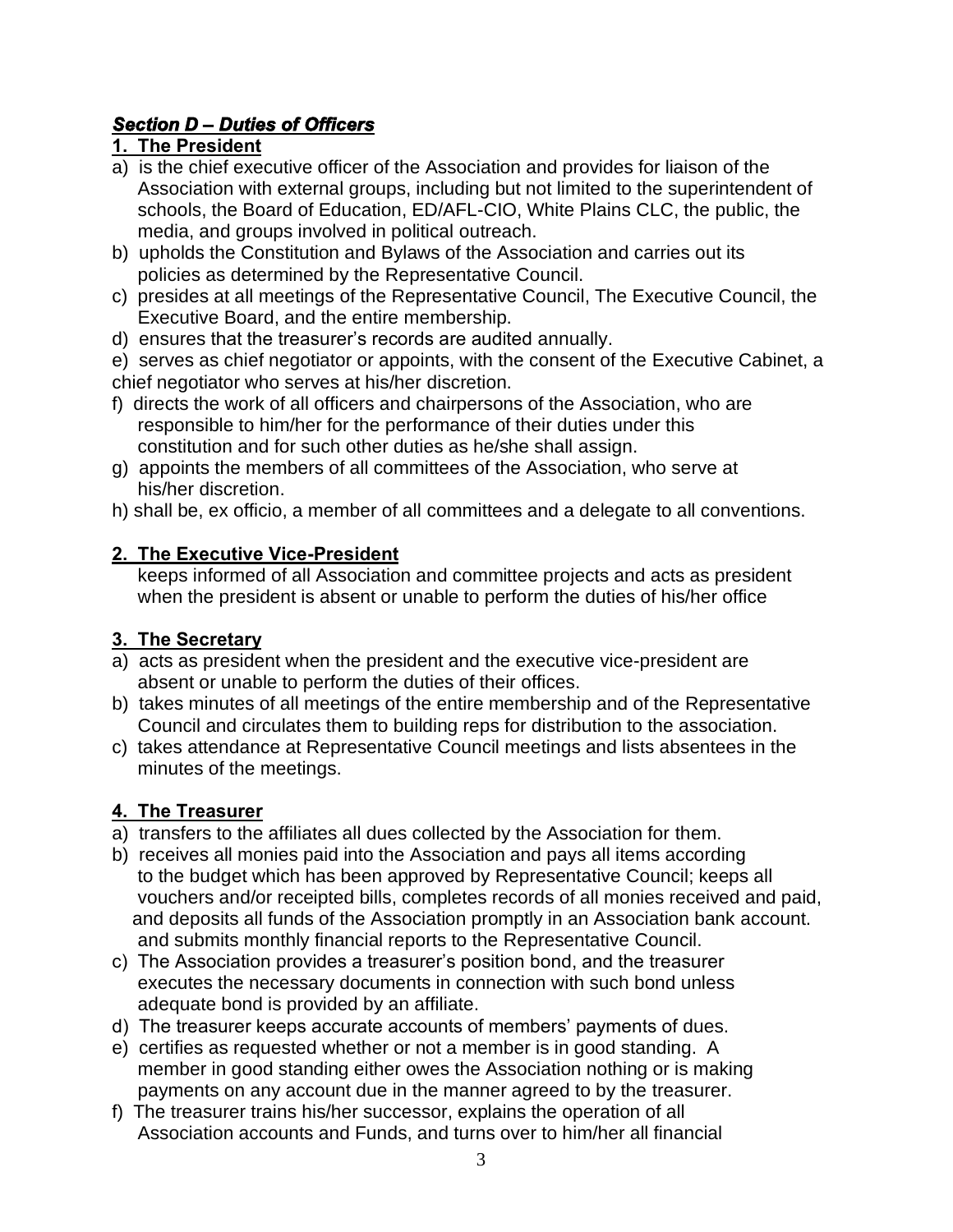records when the new treasurer is sworn in.

## **5. The Parliamentarian**

- *a)* assist the president by providing procedural information related to the WPTA Constitution and Roberts Rules of Order
- *b)* assist with the installation of officer and new representatives to the council
- *c)* all other duties as designated by the president

## *Section E – Duties of the Chairpersons of Standing Committees*

- a) Chairpersons of longstanding committees maintain their current job descriptions and carry out the duties in these descriptions.
- b) The board liaison or his/her designee attends the open meetings of the Board of Education, reports to the president and to Representative Council and facilitates presentations to the Board of Education.

c) The elementary and secondary grievance chairs are responsible for overseeing nontenured teacher's probation issues, TIPS, terminations, and grievances. They are the building rep first responders attend liaison meetings and connect with NYSUT and the Association lawyer*.* Meets with the assistant superintendent for human resources to resolve grievances. During times of need, such as but not limited to the COVID-19 pandemic, the health and safety chair may be elevated to a grievance level chair by the President with the consent of the executive cabinet. When functioning at a grievance level, the role of the health and safety chair will include Coordinate with F & O and the District Nurse Coordinator to address needs of the membership, investigate health and safety concerns which may include classroom visits, bring forward concerns to the building admin, F & O, and Ed House, attend district safety meetings, follow up with any concerns assigned by the President.

- d) The outreach coordinator presents outreach plans to executive board approval: the cancer walk, the coat drive, the food bank, Relay for Life, military support, and all other charitable functions as determined by the Representative Council.
- e) the PTA council rep attends the PTA council meetings and reports to the Association Representative Council.
- f) The at-large trustee for health benefits serves on the Welfare Trust board and is the benefits expert for the Association.
- g) The policy board chair meets with the assistant superintendent for PDP and helps develop and negotiate PDP with the district.

h) The health & safety chair is the WPTA liaison with The District health and safety committee, is knowledgeable in state regulations, attends NYSUT trainings, and collects the health and safety concerns from the membership.

## *Section F – Duties of Representatives to Council*

## **1. Contract Duties**

- a) to serve at the building liaison monthly meeting and report to the Association office on the meeting;
- b) to review schedules for duty assignments, reporting grades, evening meetings, etc;
- c) to check on people split between schools to insure their day is not longer than others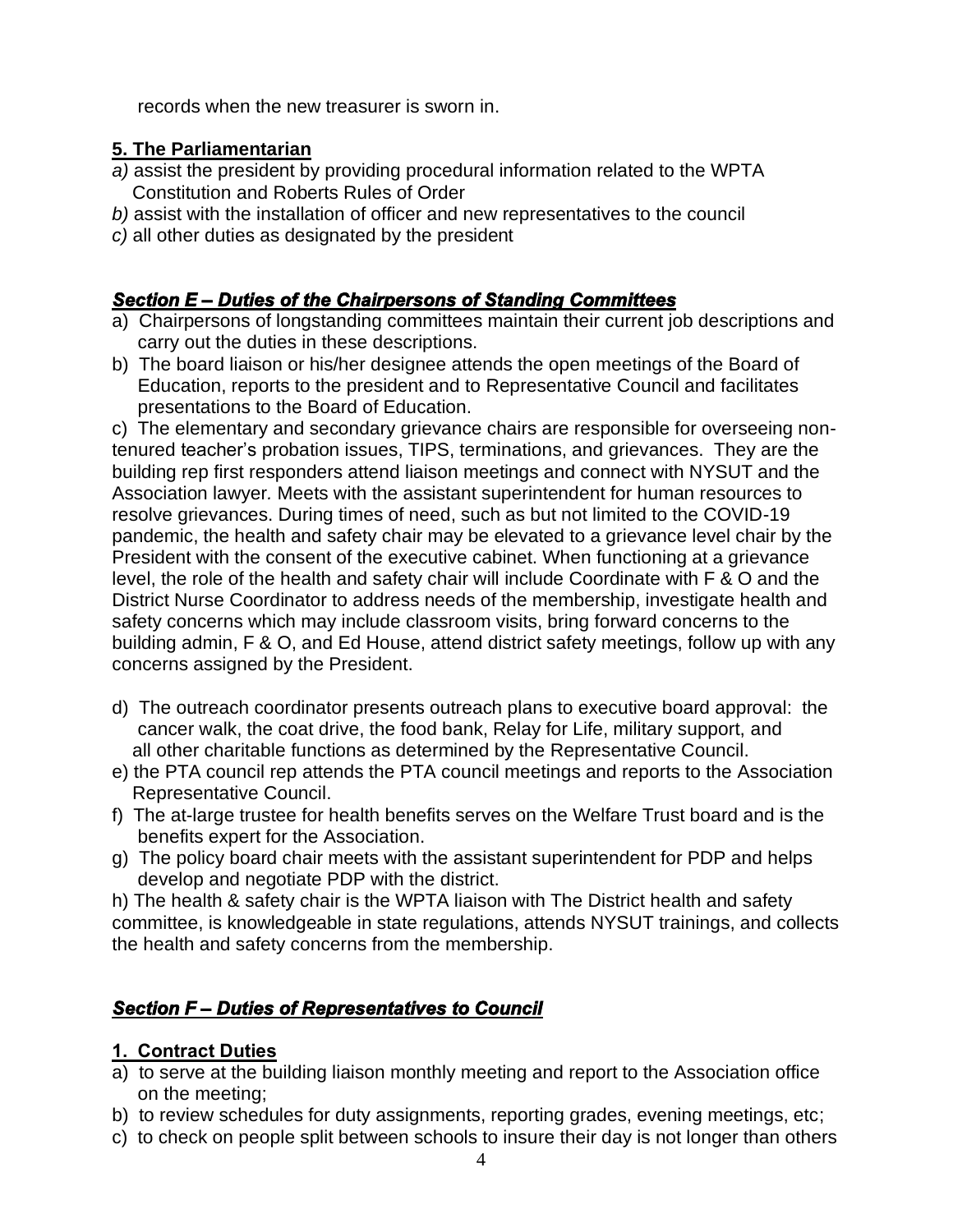and that their teaching and duty loads are the same as other teachers. *d)* attend training as designated by the Executive Board.

## **2. Constitutional Duties**

a) attend Representative Council meetings as per schedule established in your building;

- b) to hold monthly meetings at a building level prior to Representative Council;
- c) to maintain an in-house communication system, to have regular time of availability, to

put notices in mailboxes, etc;

d) to run elections or appoint someone to run them.

## **3. Building Responsibilities**

- a) send list of building representatives to Association office every September;
- b) work with the principal and the SDT representative to select mentors for new teachers;

c) promote union activities: citywide meetings, board meetings, cancer walk, and all other activities as determined by the Executive Board;

d) study the contract.

## **ARTICLE VI – The Executive Board**

#### *Section A – Membership*

The Executive Board of the Association consists of the elected officers of the Association, the chairpersons of standing committees, and any negotiators who are not elected officers or chairpersons.

## *Section B – Duties of the Executive Board*

The Executive Board carries on the business of the Association between meetings of the Representative Council, of which they are members ex officio, and report to the Representative Council regularly upon the work of the various officers and standing committees.

The Executive Council acts as the president's cabinet.

The Executive Board convenes upon the call of the president or that of any three of their members. The business of the Executive Board shall be conducted at its meetings. Such meetings shall have a quorum requirement of two-thirds of its membership, and action may be taken by majority vote of the members present and voting, except as may be provided otherwise in this Constitution.

The Executive Board is responsible for carrying out the Constitution of the Association and the policies of the Representative Council determined pursuant to it.

The Executive Board members are voting members of the Representative Council.

## *Section C – Delineation of Union Leadership*

a) The Executive Cabinet shall consist of the president and elected officers.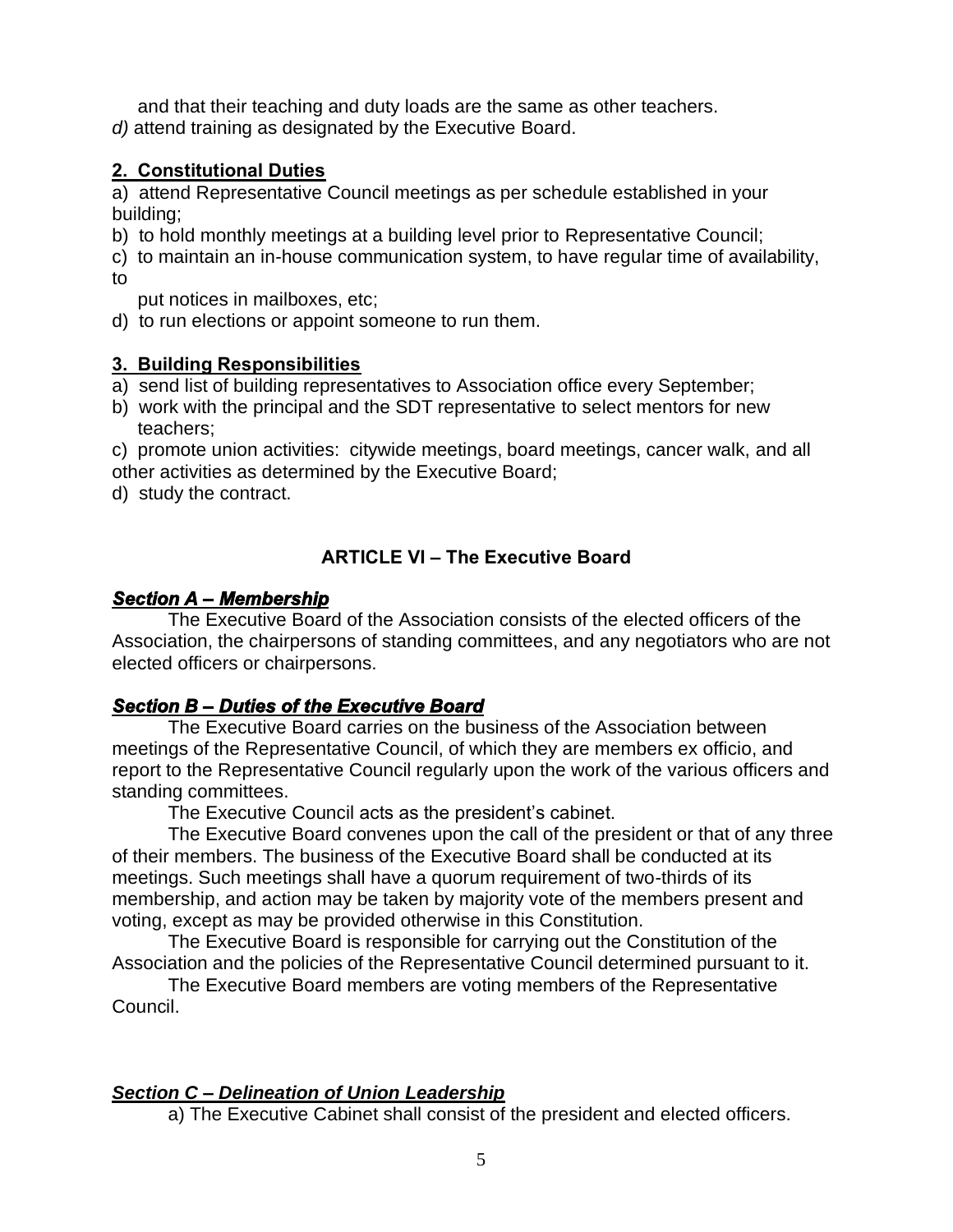b) The Executive Board shall consist of all named officers and chairs as identified in section and all appointed committee chairs.

### **ARTICLE VII – The Negotiating Team**

#### *Section A – Membership*

The Negotiating Team of the Association consists of the president and other members appointed by the president with the consent of the Representative Council. If a vacancy occurs, the president may appoint members to serve until the consent of the Representative Council can be considered when the Representative Council reconvenes.

#### *Section B – Reimbursement of Expenses*

When the Negotiating Team meets, expenses such as meals and incidentals are paid with the approval of the treasurer and the president.

#### *Section C – Remuneration*

Negotiators are paid a stipend as determined by the Representative Council.

## *Section D – Term of Office*

The Negotiating Team continues in office until a new team is appointed.

## **ARTICLE VIII – Ratification**

Collective Bargaining Agreements shall be submitted to the membership for a ratification vote upon at least three school days' notice to the membership. The vote will take place only between the months of September and June on a regular school day and shall be effective upon majority vote of the membership voting.

## **ARTICLE IX – Elections**

#### *Section A – Board of Elections*

The Board of Elections of the Association consists of three members of the Association who are not officers, chairpersons of standing committees, members of the Representative Council, members of the Negotiating Team, or representatives or delegates to affiliates. They are appointed by the president with the consent of the Representative Council not later than December 1, 1978 and serve until replaced.

## *Section B – Election of Officers*

Members in good standing who wish to run for election to any office of the Association submit to the Board of Elections a petition signed by (25) twenty-five members in good standing not later than April 15 of every odd year. A member's signature is invalid if it appears on more than one petition for the same office.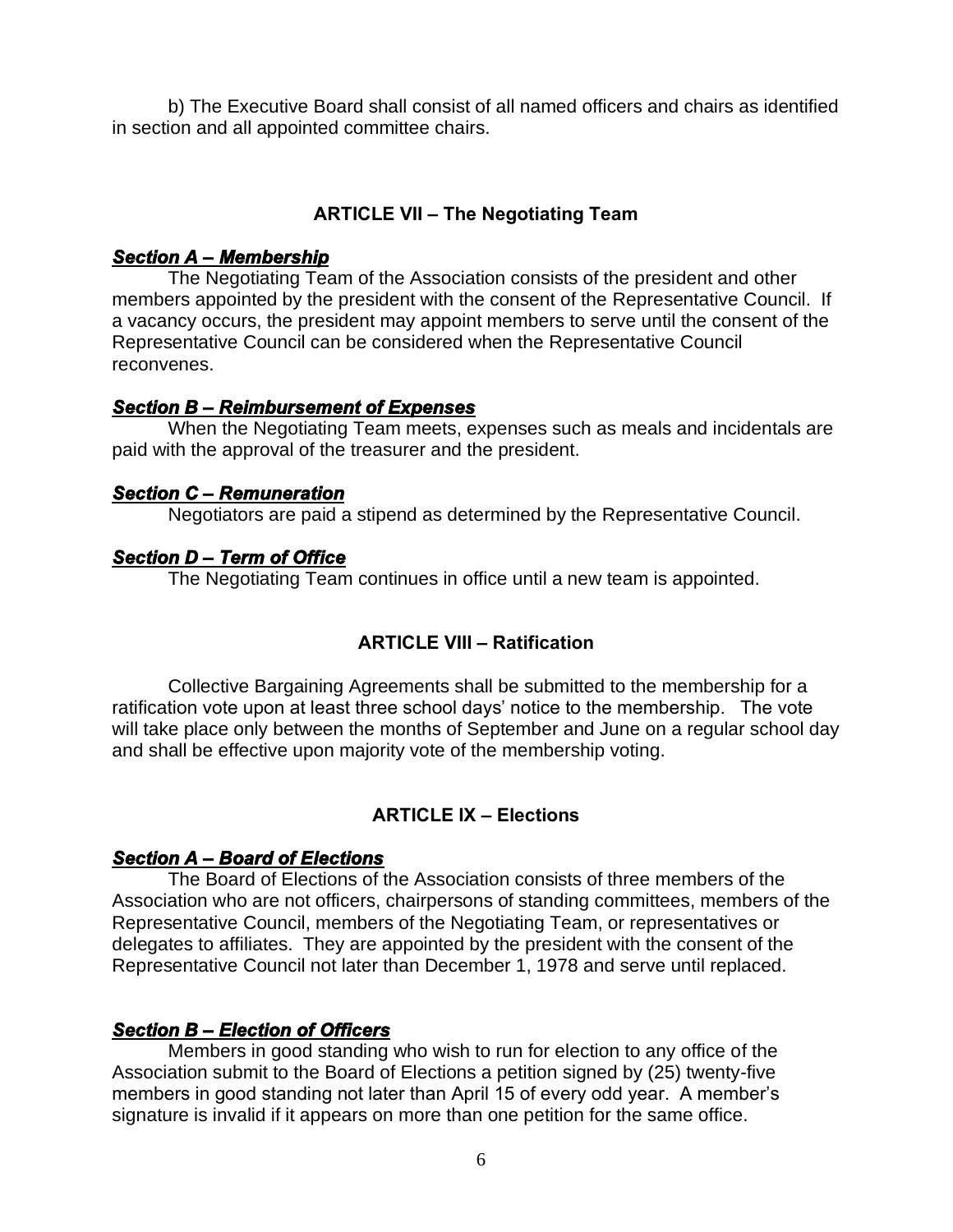The Board of Elections will have posted in each building a list of the certified candidates not later than May 1.

The officers are elected by secret ballot between May 15 and May 25 in accordance with such fair and reasonable procedures as the Board of Elections prescribes.

#### *Section C – Vacancies*

If the office of the President becomes vacant, the Executive Vice President shall assume the office of President.

If any other office becomes vacant, it shall be filled by appointment of the Executive Board until the next election is held by the general membership.

#### *Section D – Election of Representatives to the Council*

Members in good standing who wish to run for election to the Representative Council of the Association submit their names to the board of Elections or its designee by May 1, 1979, and every odd year thereafter.

There is one representative for each fifteen members of the Association in each school and one additional representative for each major fraction thereof. Past presidents of the Association may serve as emeritus (non-voting) members of district Representative Council. There is one representative for each fifteen members not represented from any school and one additional representative for each major fraction thereof. The Board of Elections determines whether the members not attached to a school are represented in a block or by departments. Staff in small programs, such as, but not limited to, Pre-K, TSAP and Newcomers Center, will be counted in the total faculty in the school buildings where they teach, and the number of representatives will be adjusted accordingly. This staff will receive the same services from its representatives as the rest of the faculties.

The representatives are elected by secret ballot between May 15 and May 25 in accordance with such fair and reasonable procedures as the Board of Elections prescribes.

In the event that a position on the Representative Council becomes vacant, the President shall appoint, with the consent of the Representative Council, a replacement for the unexpired term of office.

## *Section E – Election of Representatives and Delegates to Affiliates*

The Board of Elections conducts these elections as follows:

Representatives and/or alternates to the Representative Assembly of the New York State United Teachers are chosen according to the Constitution of the New York State United Teachers, Article VIII, Representation, pp. 7-8 and such amendments as may hereafter be passed.

Delegates and/or alternates to the Convention of the American Federation of Teachers are chosen according to the Constitution of the American Federation of Teachers, Article VIII, Representation, Sections 1a and 1b, pp. 12-13 and such amendments as may hereafter be passed.

Delegates and/or alternates to the Legislative Convention of the New York State AFL-CIO are chosen according to the Constitution of the New York State AFL-CIO, Article V and such amendments as may hereafter be passed.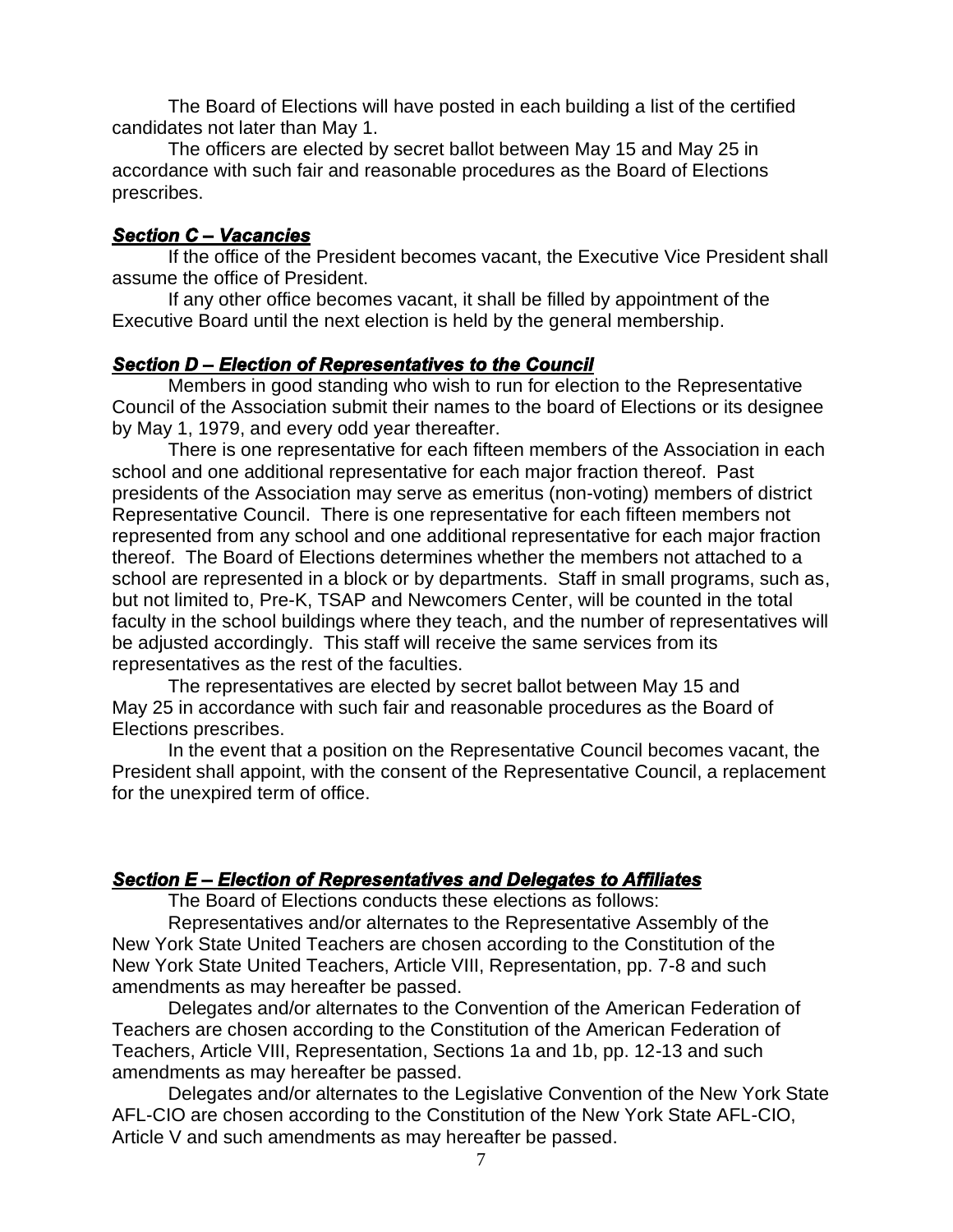## **ARTICLE X – Impeachment of Officers and Representatives**

#### *Section A*

An elected officer may be removed for misconduct.

#### *Section B*

An elected officer of the organization may be removed from office only after written specific charges have been presented by a Representative Council member to the Executive Board. If the Executive Board finds these charges groundless, the matter will be dropped. If the Executive Board determines that there is probable cause to the charges, the officer in question will be served with written specific charges and given a reasonable time to prepare a defense and afforded a full and fair hearing before the Executive Board. Promptly thereafter, the Executive Board shall render its written determination. An elected officer may be impeached only upon two-thirds vote of the Executive Board present and voting at a duly called meeting convened for that purpose. An elected officer charged with misconduct shall not be entitled to vote on his/her impeachment.

#### *Section C*

The officer charged shall be suspended from office with pay upon the Executive Board's determination that there is probable cause to the charges. The Executive Board shall appoint a person pro tem to perform the duties of the suspended officer.

## *Section D*

In the event that the decision of the Executive Board is for the removal of the officer, the Executive Board shall appoint a person pro tem to serve the unexpired term of said officer.

## *Section E*

 A building representative may be removed from their position after specific charges for ineffective service or failure to perform their duties as set out in the Constitution are presented to the Executive Board. If the Executive Board finds these charges groundless, the matter will be dropped. If the Executive Board determines that there is probable cause to the charges, the representative in question will be served with written specific charges and given a reasonable time to prepare a defense and afforded a full and fair hearing before the Executive Board. Promptly thereafter, the Executive Board shall render its written determination. A representative may be impeached only upon two-thirds vote of the Executive Board present and voting at a duly called meeting convened for that purpose.

## **ARTICLE XI – Legislative Authority**

## *Section A – Meetings of the Representative Council*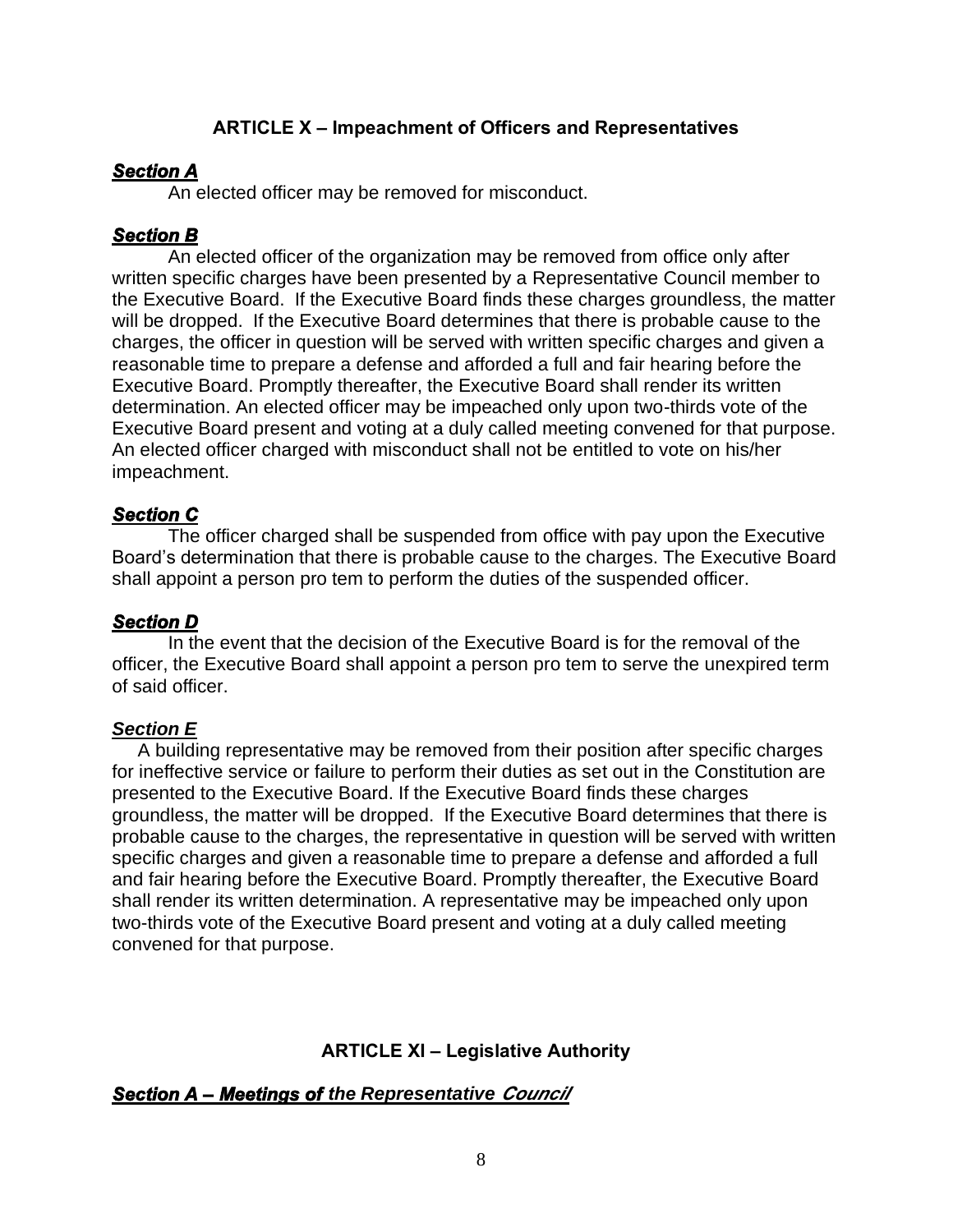Meetings of the Representative Council may be called by order of the president, or by ten percent of the members, provided they put their request in writing to the secretary.

#### *Section B – Meetings of the Entire Membership*

Meetings of the entire membership may be called by order of the president, or by ten percent of the members, provided they put their request in writing to the secretary, or by a two-thirds vote of the Representative Council members attending. Meetings of the entire membership act only on matters announced in an agenda or notice distributed to each school building by the secretary prior to the meetings or sent to members when school is not in session. Decisions of meetings of the entire membership or of votes of the entire membership are determined by a majority of those attending or of those voting respectively. The members attending constitute a quorum.

#### *Section C – Meetings of Members in Individual Schools*

Building representatives to the Representative Council may call and conduct meetings of the members in individual schools.

#### *Section D – Authority of the Representative Council*

Legislative authority of the Association resides in the Representative Council subject to the Constitution, the Agreement, and decisions of the entire membership. The policy of the Association and all other decisions of the Representative Council are determined by a majority of those attending. The members attending constitute a quorum. Procedures follow Robert's Rules of Order.

#### *Section E – Transfer of Power*

The president calls a meeting of the incoming and outgoing Representative Councils during the second week of June, at which time the treasurer's report for the year is presented. The secretary announces the names of the new officers and certifies their qualification for installation into their respective offices. The incoming president is installed and, in turn, installs the other incoming officers and Representative Council members. The new officers and the new Representative Council assume their duties immediately except for members of the Negotiating Team and chairpersons of standing committees, who assume their duties when their appointments are confirmed.

## **ARTICLE XII – Beverly Bailey Welfare Committee**

## *Section A – Membership*

The Beverly Bailey Welfare Committee consists of the President, the Treasurer, and the Vice President and grievance chairs.

## *Section B – Purpose*

The Beverly Bailey Welfare Committee administers a fund to provide compassionate financial assistance to members.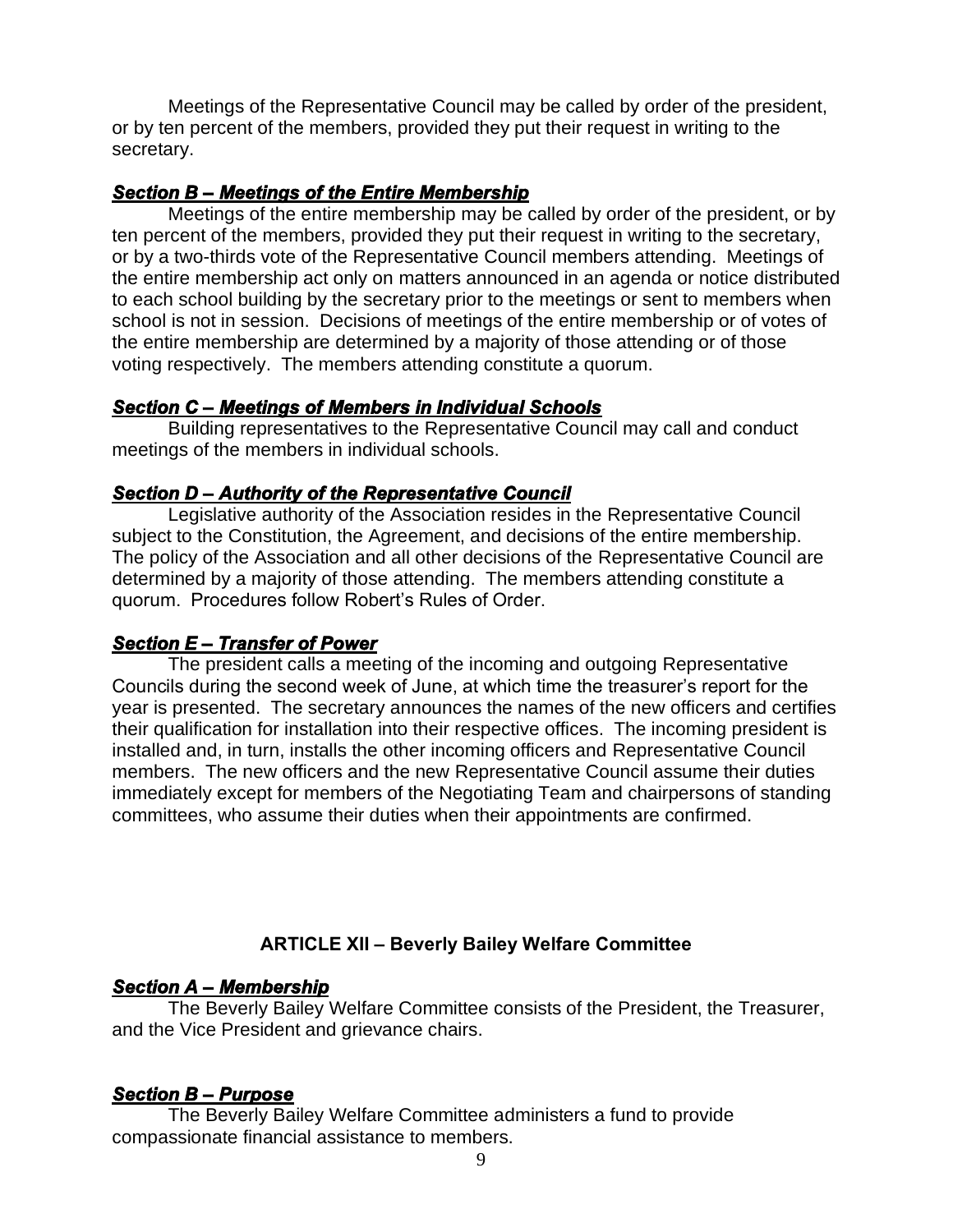#### *Section C – Procedures*

The Beverly Bailey Welfare Committee establishes uniform procedures for investigating situations of apparent need for compassionate financial assistance. These procedures include provision for non-financial assistance where that would help and for advice to those whose needs might be met by improved financial management or by fuller recourse to existing private and/or public agencies prerequisite to the use of direct assistance from this fund.

## *Section D – Terms of Assistance*

All disbursements from this fund shall be in the form of interest-free loans to be repaid at such times and under such terms as the Beverly Bailey Welfare Committee decides.

#### *Section E – Confidentiality*

The proceedings of the Beverly Bailey Welfare Committee are as confidential as possible, consistent with any member's right to review the financial record of the Association.

## **ARTICLE XIII – Welfare Trust Fund**

#### *Section A – Purpose*

The principal purpose of the Welfare Trust Fund is to administer dental, vision, and other insurance benefits to the teachers and other employees of the City of White Plains School District included in the Collective Bargaining Agreement between the Association and the District.

## *Section B – Administration*

A Board of Trustees approved by Representative Council oversees the fund. This board includes the President of the Association, or his/her designee, and four other members.

## **ARTICLE XIV – Amendments and Revisions**

## *Section A – Amendments*

Proposed amendments to this Constitution may be submitted to the secretary and read before a meeting of the Representative Council. The secretary distributes notices of the proposal to the schools. Amendments may be adopted by a two-thirds vote of the members voting provided the notice of the amendments shall have been posted on the Association's bulletin boards at the schools for at least five days prior to voting.

## *Section B – Revision*